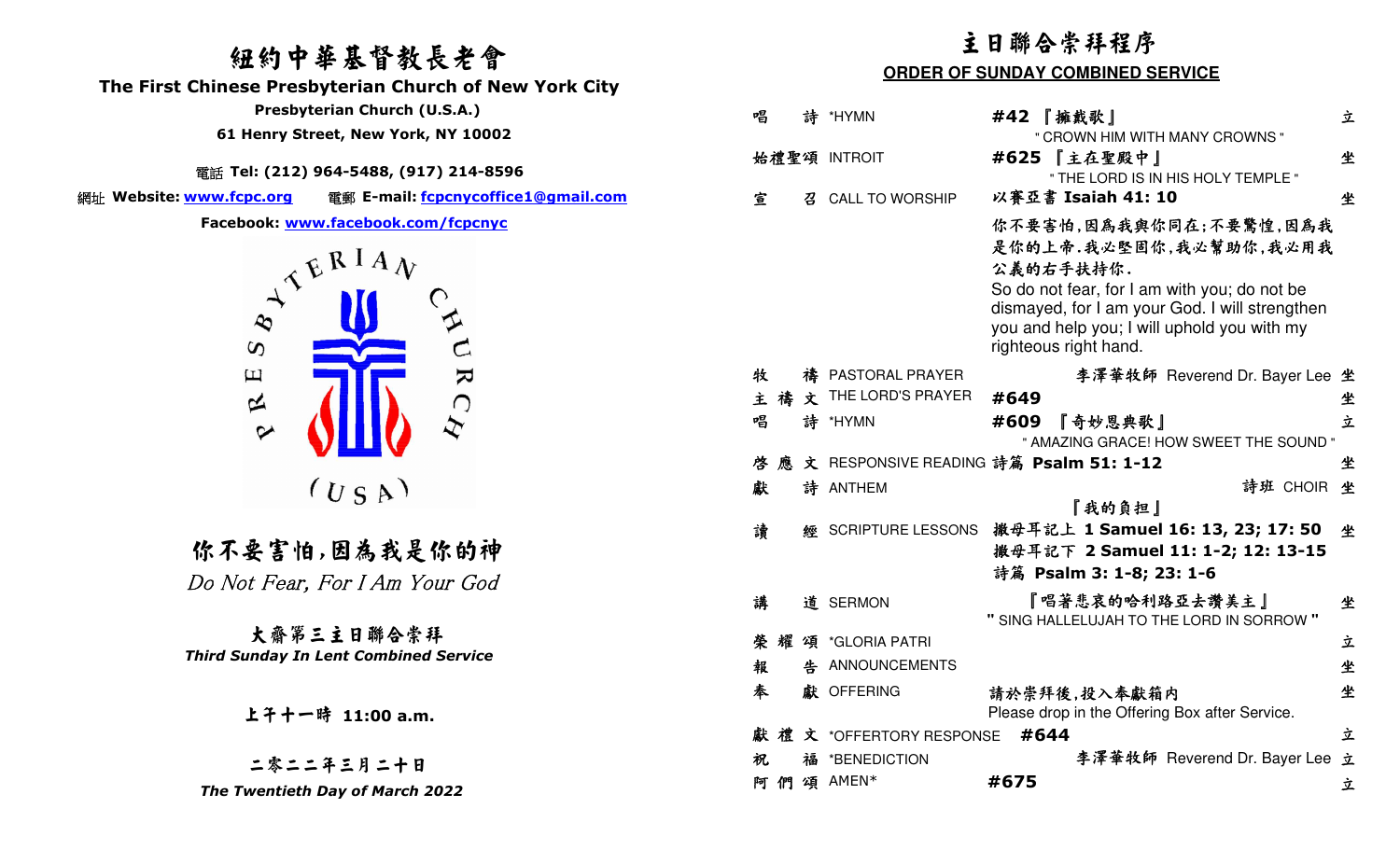" IN THE CROSS OF CHRIST I GLORY "

**\***Please stand

# **啓應文:** 詩篇 51篇 1-12節<br>《協议的慈愛機师我、協议豐成的慈

- 主席啟: 上帝啊, 求祢按祢的慈愛憐恤我, 按祢豐盛的慈悲塗抹我的過犯!
- 會眾應: 求祢將我的罪孽洗除淨盡, 並潔除我的罪!
	- 啟: 因為我知道我的過犯, 我的罪常在我面前.
	- 應: 我向祢犯罪, 惟獨得罪了祢, 在祢眼前行了這惡, 以致祢責備我 的時候顯為清正.
	- 啟: 我是在罪孽裏生的, 在我母親懷胎的時候就有了罪.
	- 應: 祢所喜愛的是內裏誠實; 祢在我隱密處必使我得智慧.
	- 啟: 求祢用牛膝草潔淨我, 我就乾淨; 求祢洗滌我, 我就比雪更白.
	- 應: 求祢使我得聽歡喜快樂的聲音, 使祢所壓傷的骨頭可以踴躍.
	- 啟: 求祢掩面不看我的罪, 塗抹我一切的罪孽.
	- 應: 上帝啊, 求祢為我造清潔的心, 使我裏面重新有正直的靈.
	- 啟: 不要丟棄我, 使我離開祢的面; 不要從我收回祢的聖靈.
	- 應: 求祢使我仍得救恩之樂, 賜我樂意的靈扶持我.

## **Responsive Reading: Psalm 51: 1-12**

- 1 Have mercy on me, O God, according to your unfailing love; according to your great compassion blot out my transgressions.
- 2 Wash away all my iniquity and cleanse me from my sin.
- 3 For I know my transgressions, and my sin is always before me.
- 4 Against you, you only, have I sinned and done what is evil in your sight, so that you are proved right when you speak and justified when you judge.
- 5 Surely I was sinful at birth, sinful from the time my mother conceived me.
- 6 Surely you desire truth in the inner parts, you teach me wisdom in the inmost place.
- 7 Cleanse me with hyssop, and I will be clean; wash me, and I will be whiter than snow.
- 8 Let me hear joy and gladness; let the bones you have crushed rejoice.
- 9 Hide your face from my sins and blot out all my iniquity.
- 10 Create in me a pure heart, O God, and renew a steadfast spirit within me.
- 11 Do not cast me from your presence or take your Holy Spirit from me.
- 12 Restore to me the joy of your salvation and grant me a willing spirit, to sustain me.

## 詩班獻詩歌詞

## 我的負担

- 1 我要背主耶穌十架,我樂意每日冒死,若我能傳揚這故事, 救主從天上降世。
- 2 主命我去傳揚福音,凡我脚踪所到處,使世界得聞這故事, 卸罪担得蒙救贖。
- 3 千萬人未聽聞福音,千萬人不知主名,我必需對他們傳講, 免得我受主責備。
- 副歌: 我要傳這快樂福音,到各處黑暗之地,對人人爲主 作見證,指引罪人得亮光。

報告事項

### **1.** 歡迎首次參加主日崇拜之新朋友,盼望你能繼續參加聚會,散會後請留下姓名, 通訊處及電話與司事,以便教會與你聯絡。

 We extend our welcome to those who are worshipping with us for the first time today. Please leave your name, address and phone number with the ushers so that we can contact you in the future. We hope to see you again.

- **2.**祈禱會**:** 逢禮拜四下午二時**,**請各兄姊在不同地方一齊誠心為教會守望禱告。
- 3.各兄姊如需要 2021 年本堂全年奉獻收據作報税之用,請先向辦公室登記。<br>4.冬日始秋秋会辦公時明中每日上午上時至下午天時可用土尚電社(212)
- **4.**各兄姊於教會辦公時間內每日上午九時至下午五時可用本堂電話 **(212)**
- **964-5488**或手提電話 **(917) 214-8596** 聯絡同工。
- **5.**中年團契例會: 下主日聯合崇拜後在二樓副堂後座舉行,請各團友屆時參加。
- **6.**今年大齋期由三月二日至四月十六日,當中不計算主日,共四十天。在這個
- 嚴肅的節期,信徒要透過讀經、祈禱、禁食、克己、節制和悔罪,多作自省, 並在復活日與基督一同復活過來,靈性生命得以更新成長。
- **7.**長老、賴神、福音、恩信四教會因疫情關係,今年繼續暫停舉行聯合省墓崇拜。

立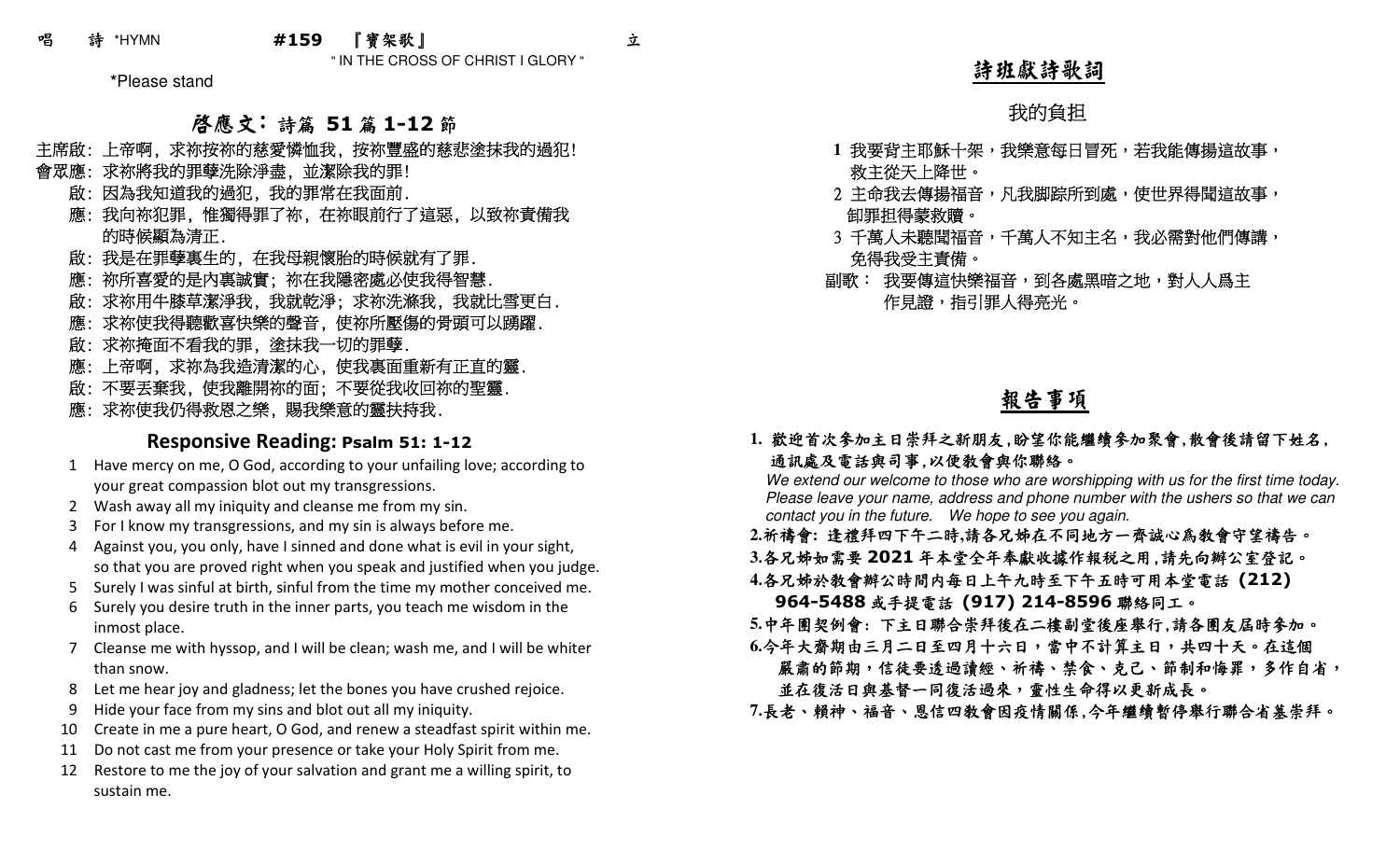## **誠聘主任牧師**

### **紐約中華基督教⻑老會誠聘主任牧師。**

**具美國⻑老會 (Presbyterian Church USA) 認同之神學學位,** 

**三年服務堂會經驗, 需能講流利粵語, 及具備英語溝通能力。** 

## **請寄履歷致:PNC,**

The First Chinese Presbyterian Church

61 Henry Street, New York, NY 10002, <u>或電郵 f<mark>cpcsession@gmail.com</mark></u>

The First Chinese Presbyterian Church is seeking a Pastor (Head of Staff). The candidate should possess qualifications acceptable by the Presbyterian Church (USA) for Minister of Word and Sacrament, with 3 years of pastoral experience, and fluency in Cantonese and spoken English.Please send resume to: PNC, The First Chinese Presbyterian Church,

61 Henry Street, New York, NY10002, or Email: fcpcsession@gmail.com

## **誠聘 Position Vacant**

### **紐約中華基督教⻑老會誠聘幹事。**

**須有大學學歷; 能講流利粵語; 及具備英語,華語溝通能力**;

**中,英文,電腦打字。 請寄履歷致:**Administrative Assistant

The First Chinese Presbyterian Church

61 Henry Street, New York, NY 10002, <u>或電郵 f<mark>cpcny@yahoo.com</mark></u>

The First Chinese Presbyterian Church is seeking an Administrative Assistant:

 The candidate should have some college credits; fluency in Cantonese; spoken English and Mandarin; and ability to type English and Chinese.Please send resume to:

Administrative Assistant

The First Chinese Presbyterian Church,

61 Henry Street, New York, NY10002, or Email: fcpcny@yahoo.com

 $\begin{tabular}{ll} $\begin{array}{l} \textbf{1.86\textwidth} \begin{tabular}{ll} \textbf{2.87\textwidth} \begin{tabular}{ll} \textbf{2.88\textwidth} \begin{tabular}{ll} \textbf{2.89\textwidth} \begin{tabular}{ll} \textbf{2.89\textwidth} \begin{tabular}{ll} \textbf{2.80\textwidth} \begin{tabular}{ll} \textbf{2.81\textwidth} \begin{tabular}{ll} \textbf{2.81\textwidth} \begin{tabular}{ll} \textbf{2.82\textwidth} \begin{tabular}{ll} \textbf{2.83\textwidth} \begin{tabular}{ll} \textbf$ 

|       | 今主日(三月二十日)            | 下主日(三月廿七日)     |
|-------|-----------------------|----------------|
|       | 大齋第三主日崇拜              | 大齋第四主日崇拜       |
| 講員/主席 | 李澤華牧師 / 梁美娥長老         | 邵一嵐宣敎師 / 梁桑南長老 |
|       | 指揮/司琴   林主恩先生 / 江友正女士 | 林主恩先生 / 江友正女士  |
| 招     | 待 李許妙梨長老              | 陳張愛萍長老         |
| 聖壇插花  | 邵一嵐宣敎師                | 邵一嵐宣教師         |
| 錄音/音響 | 余健雄先生                 | 黄惠賜執事          |